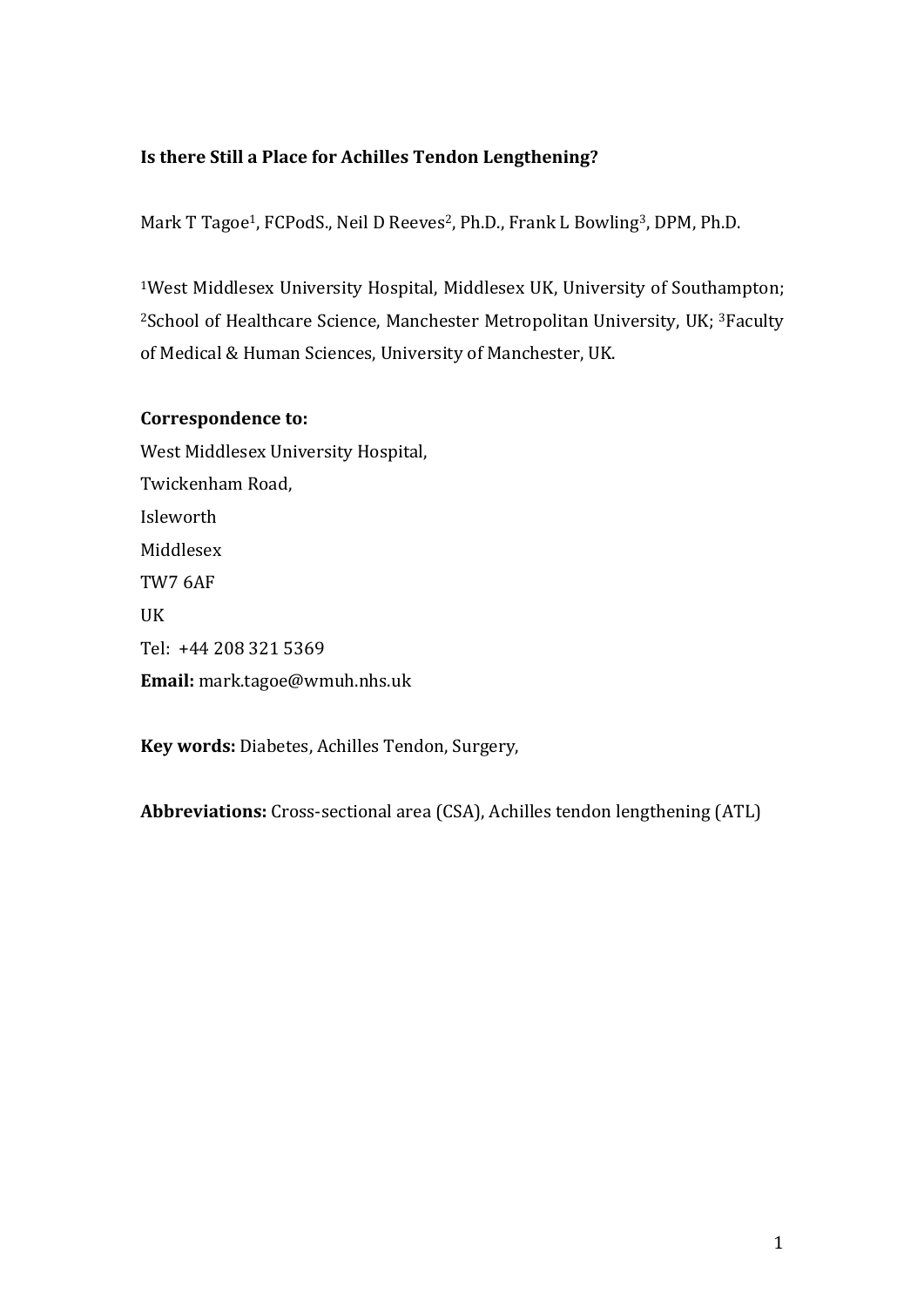#### **Abstract**

Diabetes patients with ankle equinus are at particularly high risk for forefoot ulceration due to the development of high forefoot pressures. High stiffness in the triceps surae muscles and tendons are thought to be largely responsible for equinus in diabetes patients and underpins the surgical rationale for Achilles tendon lengthening (ATL) procedures to alleviate this deformity and reduce ulcer risk. The established/ traditional surgical approach is the triple hemisection along the length of the Achilles tendon. Although the percutaneous approach has been successful in achieving increases in ankle dorsiflexion >30 degrees, the tendon rupture risk has led to some surgeons looking at alternative approaches. The gastrocnemius aponeurosis may be considered as an alternative due to the Achilles tendon's poor blood supply. ATL procedures are a balance between achieving adequate tendon lengthening and minimizing tendon rupture risk during or after surgery. After ATL surgery the first seven days should involve reduced loading and protected range of motion to avoid rupture, after which gradual re-introduction to loading should be encouraged to increase tendon strength. In summary, there is a moderate level of evidence to support surgical intervention for ankle joint equinus in diabetes patients with forefoot ulceration that is non-responsive to other conservative treatments. Areas of caution for ATL procedures include the risk for overcorrection, tendon rupture and the tendon's poor blood supply. Further prospective randomized-control trials are required to confirm the benefits of ATL procedures over conservative care and the most optimal anatomical sites for surgical intervention.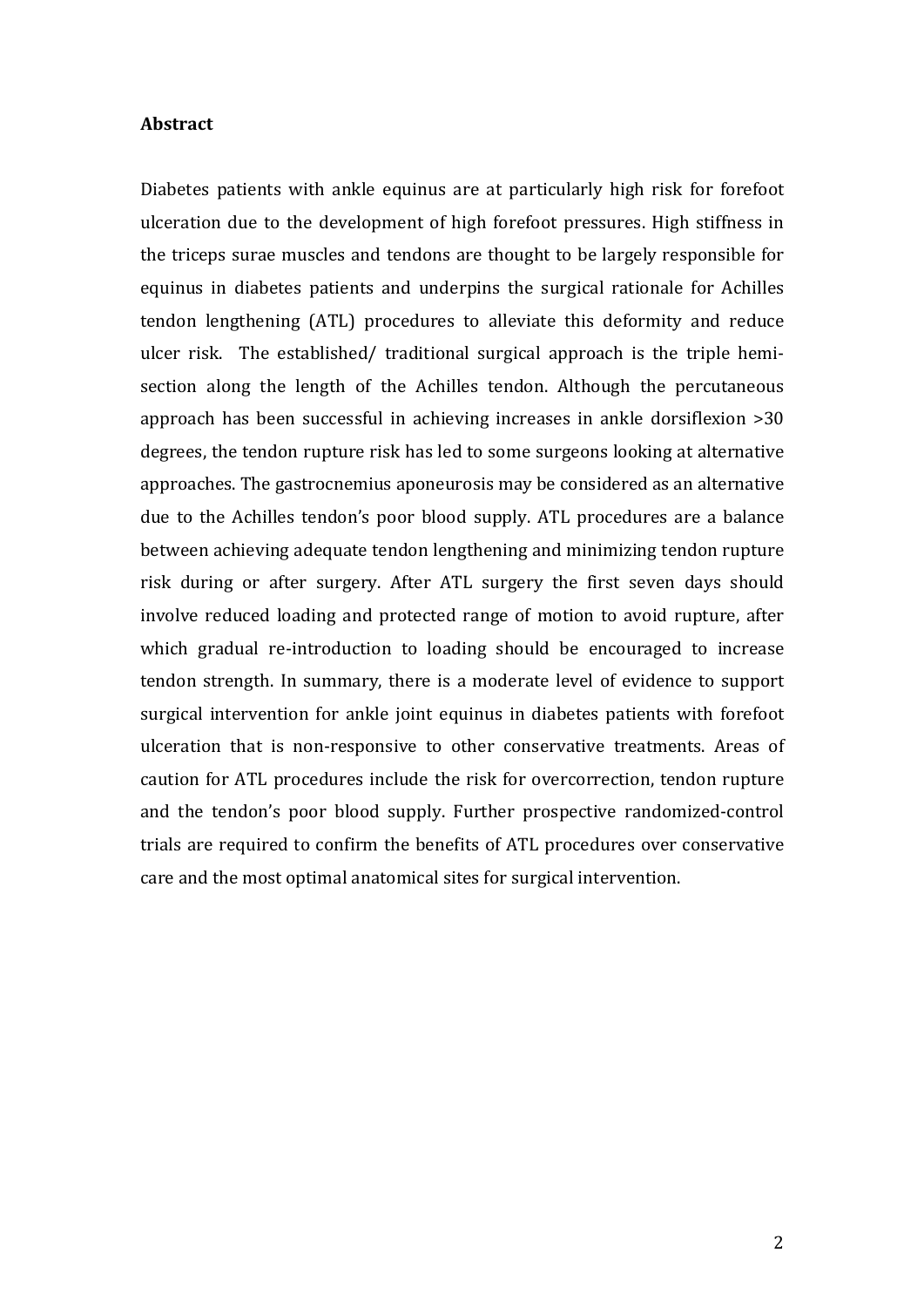### **Introduction**

The plantar surface of the foot has a propensity for ulceration in people with diabetes mellitus and there are multiple factors involved in the breakdown of skin integrity. The characteristics of prolonged hyperglycaemia in patients with diabetes results in complications including neuropathy, ischaemia. immunopathy, collagen alterations and autonomic dysfunction. The combined effect on the integumentary system is an alteration in the structural integrity of the skin with clinical implications for the plantar surface of the foot when exposed to high vertical and shear pressures.

High forefoot plantar pressures were proposed by Boulton et al. (1987) as a mechanism for increased ulcer risk in people with diabetes. This was followed up with a single cohort study (1666 patients) published in 2002 by Lavery et al. They found that approximately 10% of those with diabetes also had ankle equinus and significantly higher forefoot plantar pressures compared to those with diabetes but no equinus deformity. Frykburg et al. (2012) reported that ankle equinus was present in  $25\%$  of their study population of 102 people, 43 of which had diabetes and 59 without diabetes. Ankle equinus was more prevalent in the diabetes group with 37% having this deformity, compared to only 15% of the non-diabetes group. The incidence of previous ulceration in the diabetes group with equinus was  $50\%$ , compared with  $20\%$  in the non-equinus diabetes patients. The presence of equinus in diabetes patients therefore was associated with a 4-fold increase in the risk of ulceration, which underlines the need for correction of this deformity in diabetes patients.

#### **Pathophysiology** of ankle joint equinus

Studies of cadavers with normal ankle morphology have demonstrated that the major limiting factor to ankle joint dorsiflexion is passive stiffness of the triceps surae muscles and tendons (Costa et al., 2006). The muscles of gastrocnemius and soleus combine to form the Achilles tendon, one of the largest tendons in the human body (O'Brien, 2005), which inserts into the posterior aspect of the calcaneum. The gastrocnemius muscle has two heads arising from the posterior surfaces of the medial and lateral femoral condyles,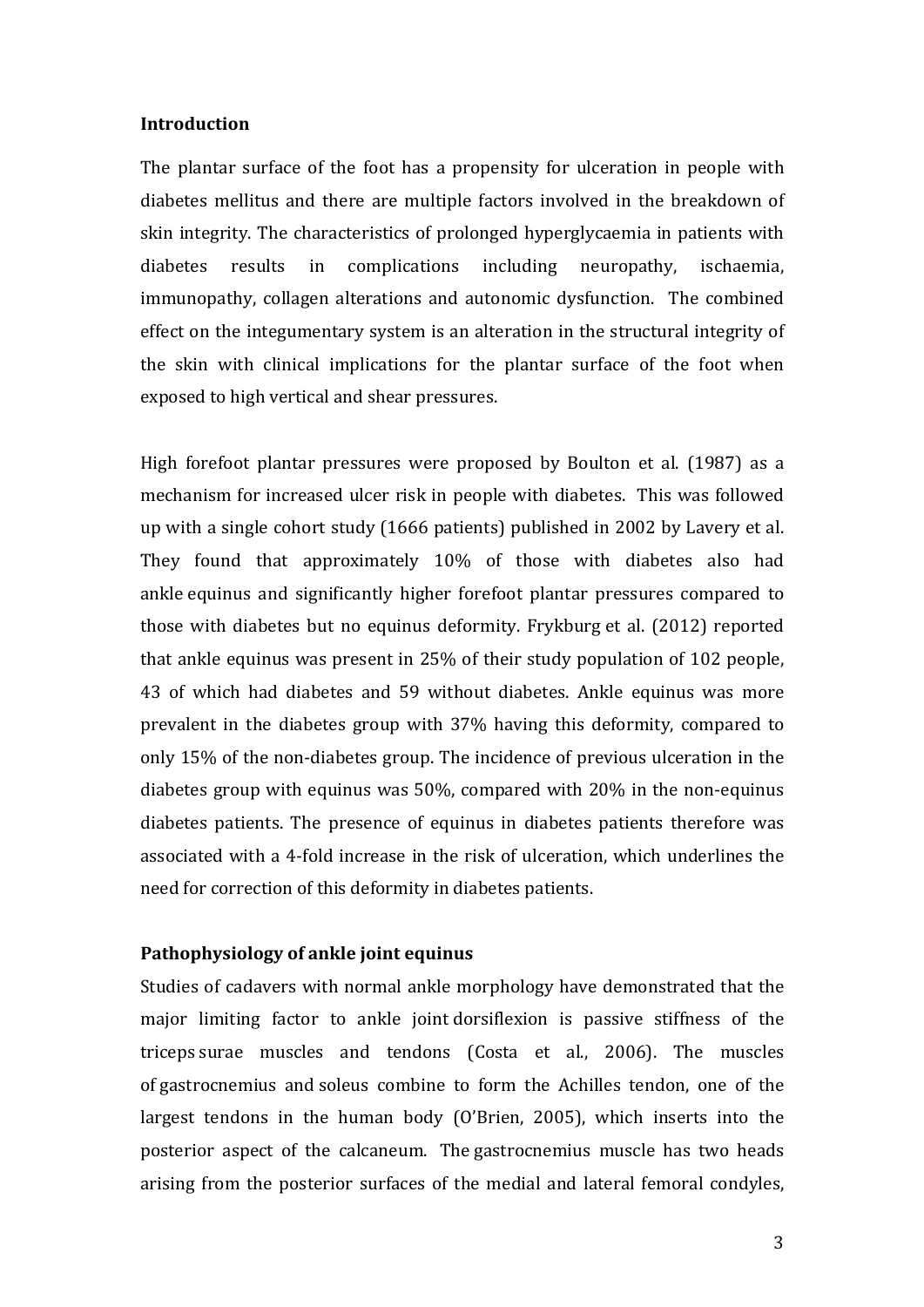forming a wide aponeurosis at the lower end of the muscle bellies. The soleus muscle originates from the posterior surfaces of the tibia and fibula along with the inter-osseous membrane. The muscle belly of the soleus is separated from the gastrocnemius by a sheet of connective tissue with the two tendons eventually combing to form the Achilles tendon 8-10cm above the calcaneal insertion (Benjamin et al., 2007).

All tendons stretch when a force is applied (tensile loading), but the degree to which a tendon stretches depends upon: 1) how much force is applied, 2) the tendon's cross-sectional area (CSA), and, 3) the tendon's tensile stiffness (Butler et al., 1978; Maganaris & Paul, 1999; Reeves et al., 2003; Reeves, 2006). Tendons will undergo greater stretch when: 1) higher forces are applied, 2) the tendon's CSA is smaller, and, 3) the tendon's stiffness is lower. Animal models of diabetes have shown that tendon stiffness is increased with diabetes, making the tendon more resistant to elongation (Reddy et al., 2002; Reddy 2004; 2006). Whilst this may be considered positive from the point of view of reducing the risk for tendon strain injuries in diabetes patients, increased stiffness in the Achilles and gastrocnemius tendons will reduce the degree to which these tendons can stretch, and may be a causal factor in restricting dorsiflexion of the ankle joint (Salsich et al., 2000) which underlines the need for strategies to lengthen the Achilles tendon.

#### The surgical management of ankle equinus

Traditionally surgery to address ankle equinus has been at the level of the Achilles tendon with a percutaneous hemi-section of the Achilles tendon. This was popularised by White et al., in the 1920's, although a tenotomy of the Achilles tendon is one of the oldest known surgical procedures. The Hoke triple hemisection is a common approach with a stab incision 2cm proximal to the insertion of the Achilles, here the medial half of the tendon is severed. This is repeated 3cm proximally and the lateral segment is cut and for a third time, 3cm above the second incision, but this time on the medial side. The knee is held in extension, the foot maintained in subtalar neutral and the ankle extended to give 10 degrees of dorsiflexion (Hoke, 1931). The advantages of this approach are the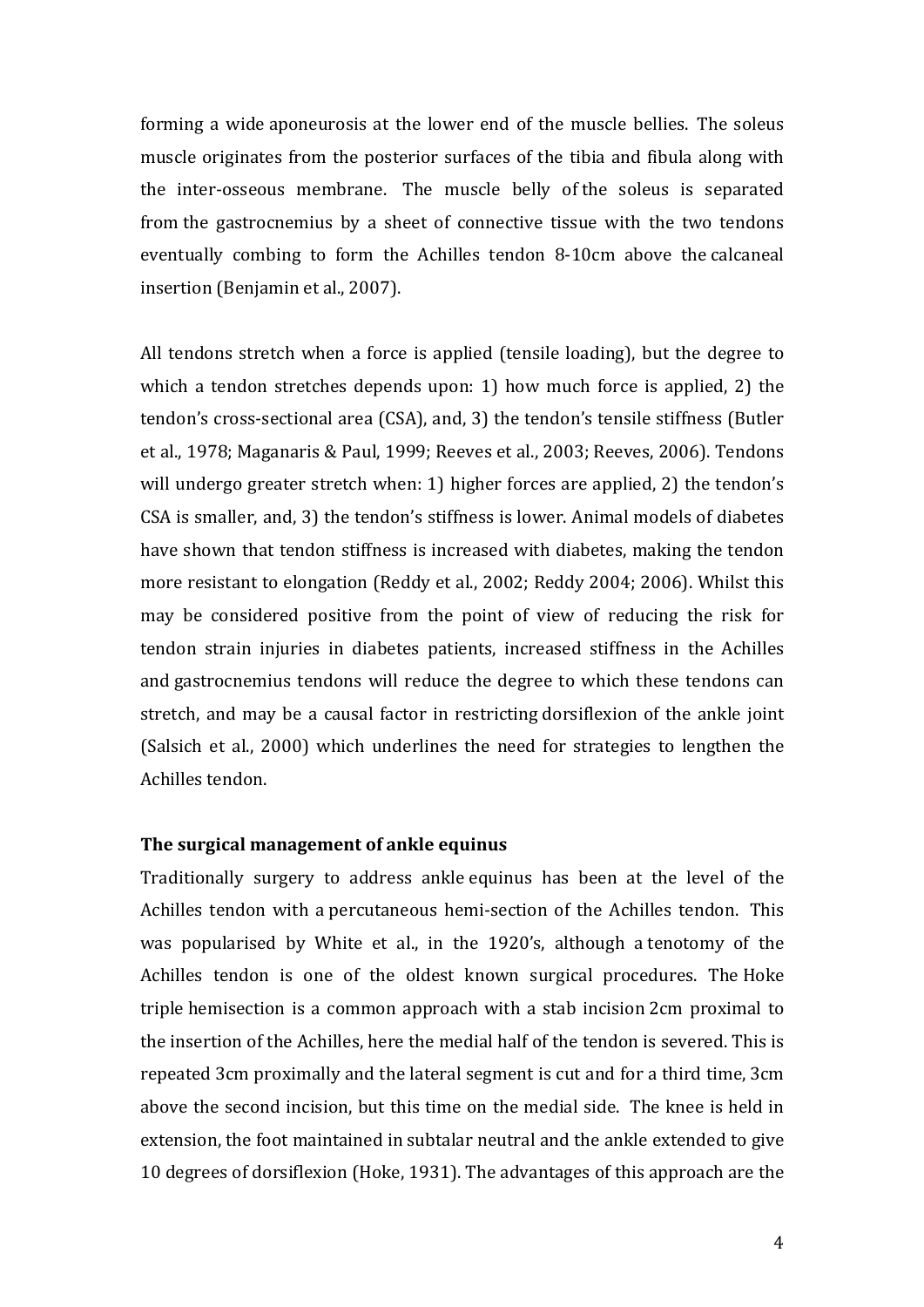ease and speed with which it can be undertaken. The superficial nature of the tendon facilitates its identification with relative ease, in comparison to surgery based more proximally. Lengthening the Achilles tendon provides the maximum amount of dorsiflexion, with in excess of 30 degrees available (Costa et al., 2006). However, the risk of tendon rupture, or over lengthening with the percutaneous approach has led some surgeons to transition to an open approach (Banks et al., 2001).

Addressing equinus proximally at the level of the gastrocnemius aponeurosis has advantages. The blood supply of the Achilles tendon is poorest within the watershed region between 2-6cm above its point of insertion (Benjamin et al., 2007). The watershed correlates with the site most prone to rupture, with the limited blood supply considered to be a key component of this injury (Ahmed et al., 1998; Langber et al., 1998; Lagergren & Lindholm, 1959; Zantop et al., 2003).

An open Z-plasty lengthening of the Achilles tendon allows direct visualization of the structure and measurable lengthening. Irrespective of the approach, these techniques are a balance between achieving adequate lengthening of the Achilles tendon sufficient for increasing the dorsiflexion range of motion, and minimising the risk for tendon rupture. During the procedure, transverse incisions to the Achilles tendon will reduce the effective CSA, markedly decreasing the magnitude of force and stress it can sustain before rupture.

Tendon healing after surgery is composed of three phases: 1) the inflammatory phase (typically 1-7 days), 2) the proliferative phase (typically  $7-21$  days), and, 3) the maturation/remodeling phase (typically 3 weeks to a year). The 'partial tendon ruptures', induced by the ATL procedure, are initially managed with a 7 day rest period with a "protected range of motion" to avoid disturbing the fragile tendon connections established during the inflammatory phase of healing (Curl & Martin, 1993). A supporting cast or other appropriate orthotic should be applied to stress shield the tendon from excessive loading whilst also maintaining the tendon at a length which optimises healing and function (Houglum, 1992).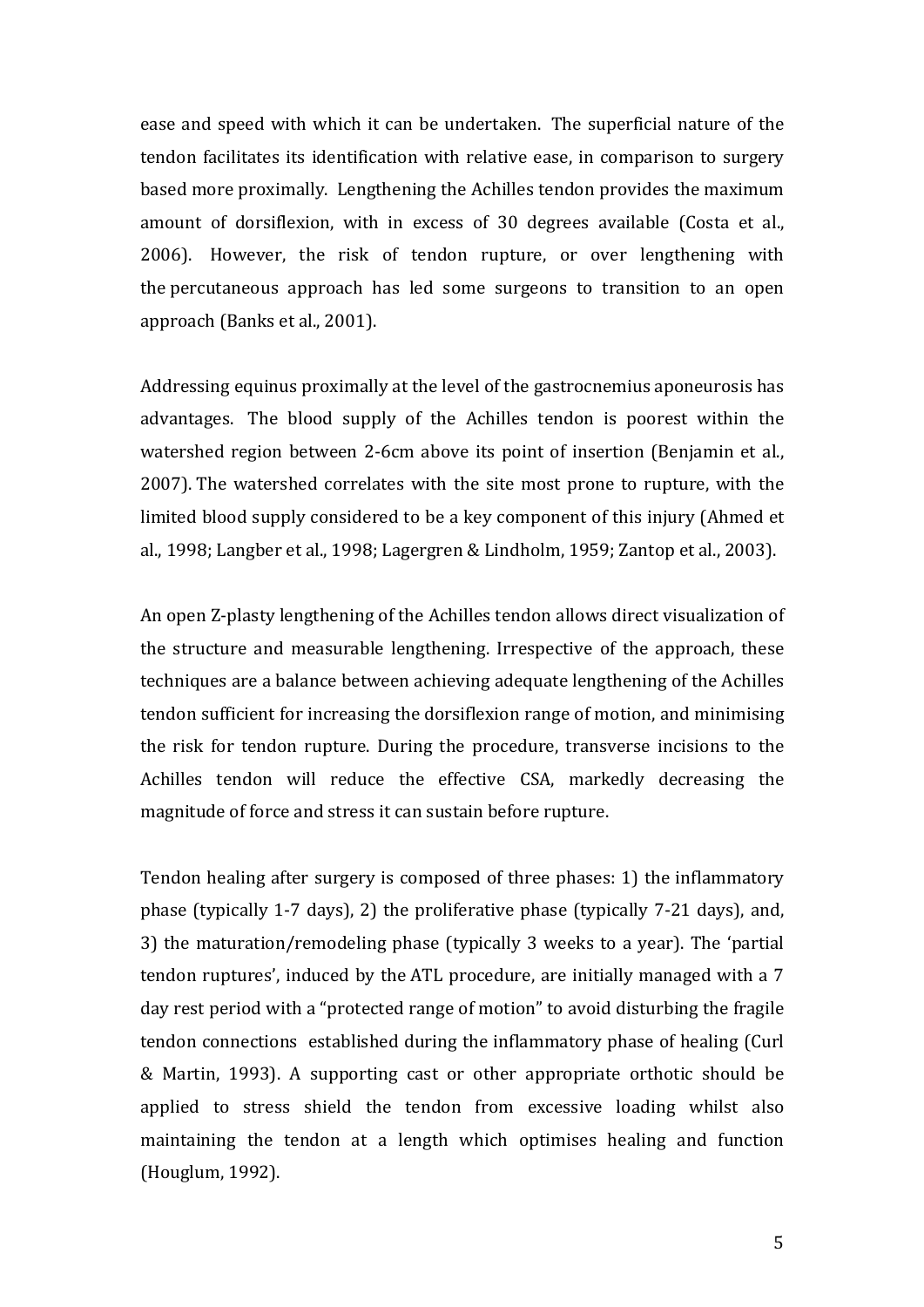The second part of the recovery phase involves cell proliferation (7-21 days post surgery and tissue maturation (3 weeks-one year) to promote tendon healing. During this phase, a gradual re-introduction to full range of ankle movement and weight bearing activities can be undertaken to increase collagen synthesis, and encourage longitudinal alignment of collagen fibrils (Kellett, 1986).

Appropriate re-loading of tendons is a key element of recovery and should be sustained throughout the periods associated with cell proliferation and tissue maturation. During these phases the tendons will adapt and increase their tensile stiffness as required for adequate recovery. In the absence of appropriate re-loading, tendon collagen fails to align longitudinally, resulting in an intrinsically weaker structure than collagen exposed to loading during recovery (Houglum, 1992). Studies have demonstrated that short and longer-term unloading of otherwise healthy tendons reduces tendon stiffness and the intrinsic 'strength' of the tendon (Reeves et al., 2005; Maganaris et al., 2006; de Boer et al., 2007). Therefore, a gradual re-loading of the Achilles tendon from seven days post-surgery is essential for adequate recovery of tendon strength. Protected weight bearing in an Aircast Walker, Total Contact Cast or short leg cast is advised for up to 6 weeks in the papers cited.

Firth  $(2013)$  examined the effects of lengthening the triceps surae at different levels in a cadaver study: the gastrocnemius muscle, conjoined gastrocnemius aponeurosis-soleus fascia and the Achilles's tendon. The force applied to the foot to lengthen the muscle or aponeurosis was 40kg whereas the double and triple hemi-section of the Achilles tendon both ruptured with just over 10kg of force applied. Adequate lengthening can be obtained at the level of the conjoined gastrocnemius aponeurosis-soleus fascia using the Baker and Vulpius procedures with in excess of 20 degrees of ankle joint dorsiflexion achieved. As part of their conclusion the authors considered that procedures performed at the level of the Achilles tendon in the form of a hemi and triple section were far less stable.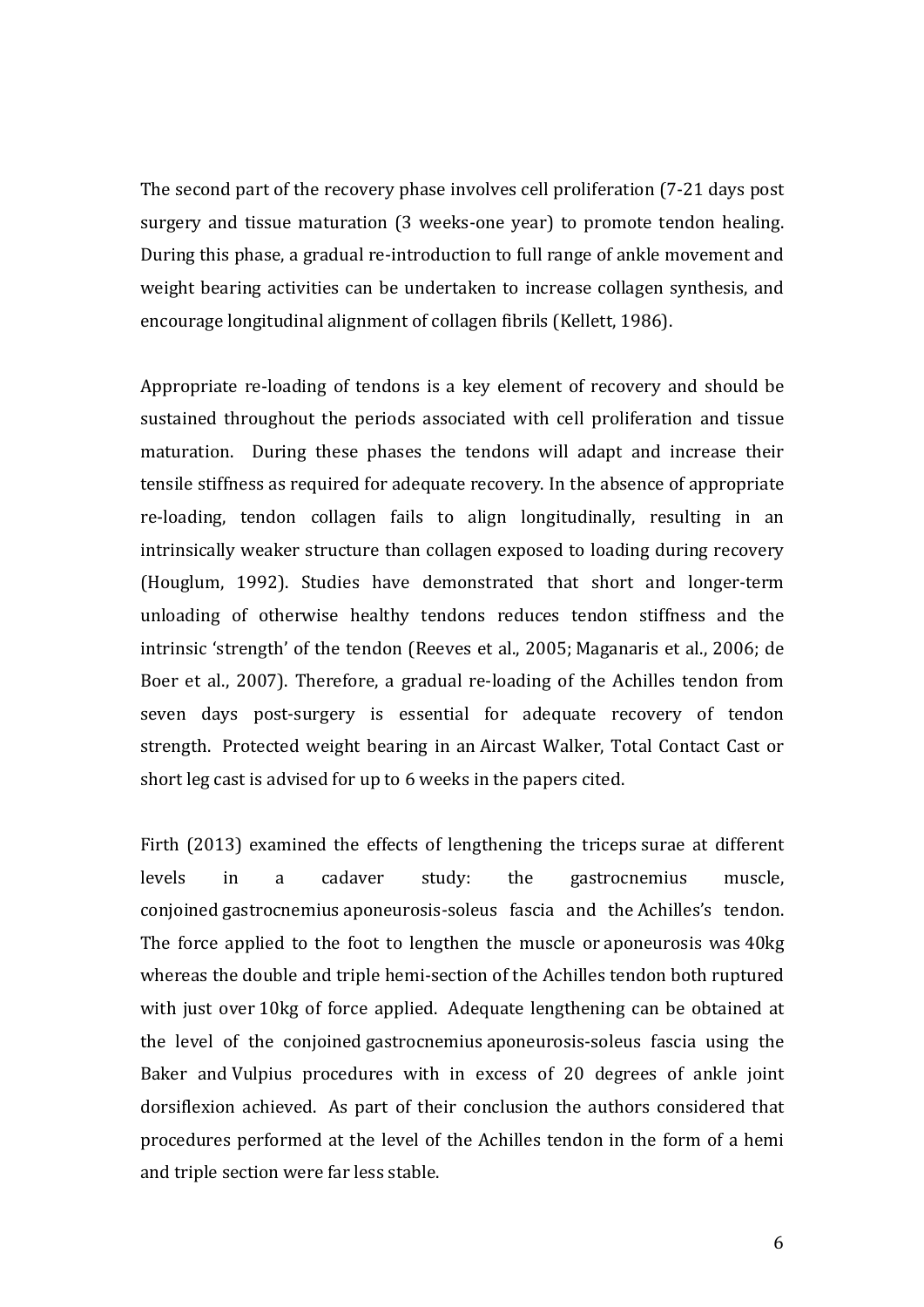A proximal surgical approach to ankle equinus can also reduce the likelihood of Achilles tendon rupture and reduces the degree of calf weakening. Lengthening of the gastrocnemius or the conjoined gastrocnemius aponeurosis-soleus fascia is amenable to minimal invasive techniques thus reducing wound complications (Roukis & Schweinberger, 2010; DiDomenico et al; 2005).

# **The surgical management of equinus in the treatment of diabetic foot ulcers**

The gold standard for managing the uncomplicated diabetic foot ulcer is debridement of non-viable tissues and bespoke dressings; a degree of offloading with total Contact Casting being the best model (International Working Group on the Diabetic Foot 2011). This is based on the evidence of a 90% success rate for ulcer healing and underpinned by several RCT's (e.g., Armstrong et al., 2001, Katz et al., 2005). However, in the presence of equinus this approach may not suffice, although there is limited data from which to draw conclusions. Mueller (2003) conducted a randomised controlled trial comparing prospective lengthening of the Achilles tendon (via the Hoke triple hemisection) in combination with a Total Contact Cast for 6 weeks, with a Total Contact Cast only. Surgery and casting combined achieved a 100% success rate in ulcer healing whilst those treated only with a total contact cast achieved 88%. Perhaps of greater interest, was a significant difference in the re-occurrence rates; 81% recurrence in the Total Contact Cast group compared to only 38% in the surgical cohort  $(p= 0.002)$ . Four individuals within the surgical group did however develop heel ulcers. Case studies have also provided supportive evidence for surgical intervention to address ankle joint equinus. Laborde, (2008) reported positive outcomes after surgery in a study of 20 patients with diabetes related neuropathy. Ankle joint equinus, was addressed at the level of the gastrocnemius aponeurosis-soleus fascia (Vulpius procedure). In cases where the ulcer was situated beneath the  $1^{st}$  or  $5^{th}$  metatarsal head a peroneal longus or tibialis posterior tendon lengthening respectively, was undertaken in concert. Post-operative management was a short-leg walking cast with full weight bearing for 6 weeks. There were no instances of heel ulceration and of the 18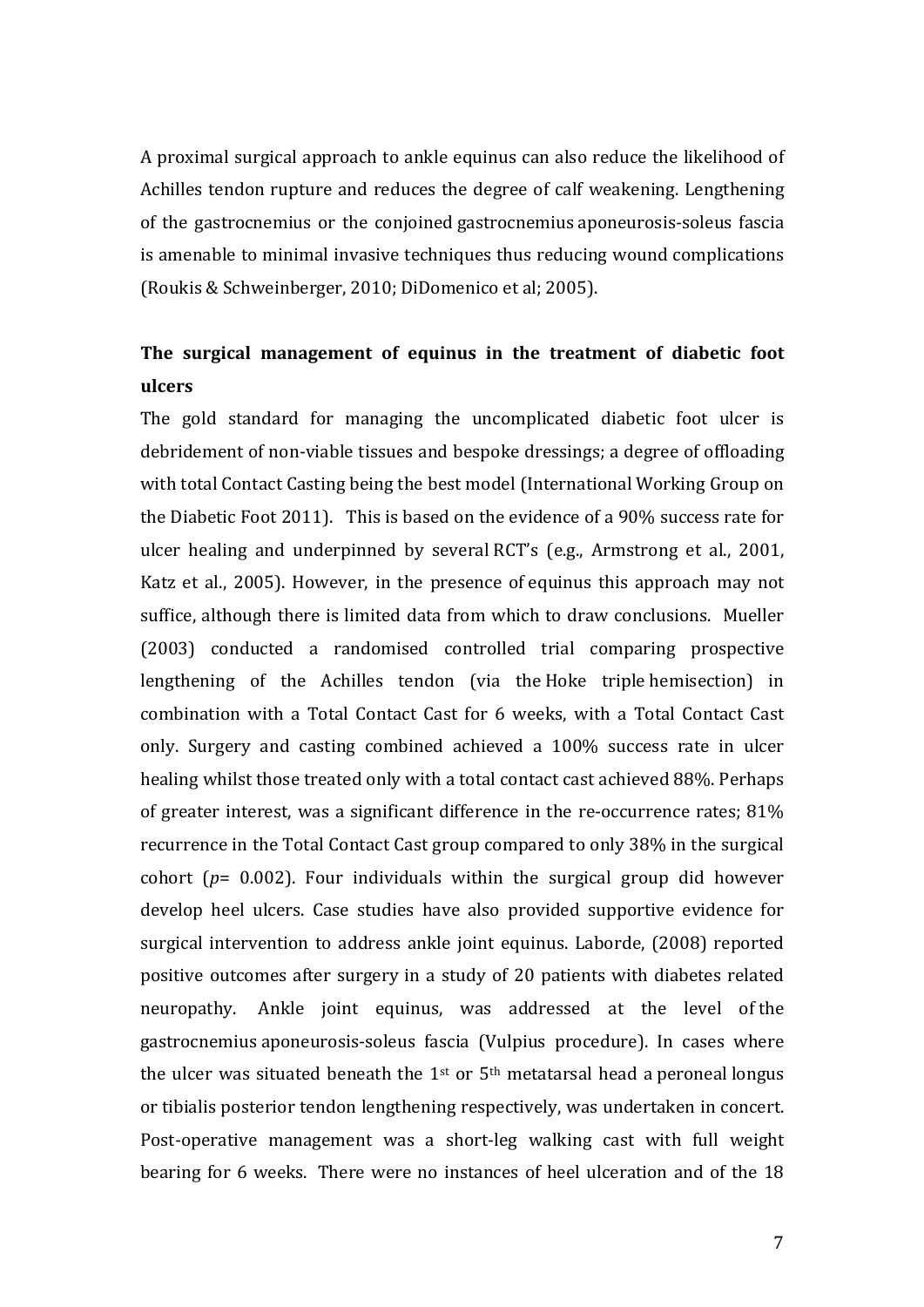patients that completed the study all of the ulcers healed within 2 months. There were 3 re-occurrences, which subsequently healed after additional tendon procedures. Holstein et al. (2004) reported on 63 patients with 69 diabetic foot ulcers. This retrospective study recorded a 91% healing rate at a medium of review of 12 months. Holstein et al. concluded that Achilles tendon lengthening is an effective way of managing forefoot ulceration and minimising the risk of a recurrence. However, this research, and other studies, have demonstrated the potential for developing heel ulcerations due to excessive dorsiflexion (>15 degrees) post-surgery, with an incidence of 11% to 15% (Barry et al., 1993; Mueller et al., 2003). Conversely, Holstein et al. (2004) found that inadequate lengthening resulting in less than 10 degrees ankle dorsiflexion was associated with non-healing and reoccurrence rates of 33%. The rate of Achilles tendon rupture in this study, which incorporated periodic ultrasound examination, was 10%.

In a review of the literature, Lavery considered Achilles tendon lengthening as an acceptable adjunct in treating diabetic foot ulcers that are recalcitrant to conservative care in the presence of equinus (Lavery, 2012). However, Lavery also recommended that treating clinicians should give careful consideration to the risks of post-operative complications that may accompany surgery before embarking on invasive intervention.

Cadaveric studies indicate that lengthening of the gastrocnemius soleus at the level of the aponeurosis is potentially more stable than an ATL, and would provide adequate dorsiflexion. In addition performing the surgery proximally reduces muscle weakness and therefore the risk of a calcaneus gait. Whilst the advantages seem to outweigh the disadvantages the evidence in the literature is weak (Cychosz et al., 2015). Furthermore, there is considerable debate regarding the diagnostic criteria for ankle equinus, which influences the rationale for surgical intervention. Treating clinicians also need to be mindful of other causes of equinus including arthritis of the ankle joint, bone or joint abnormalities and the presence of a plantar flexed forefoot relative to the hindfoot. A detailed and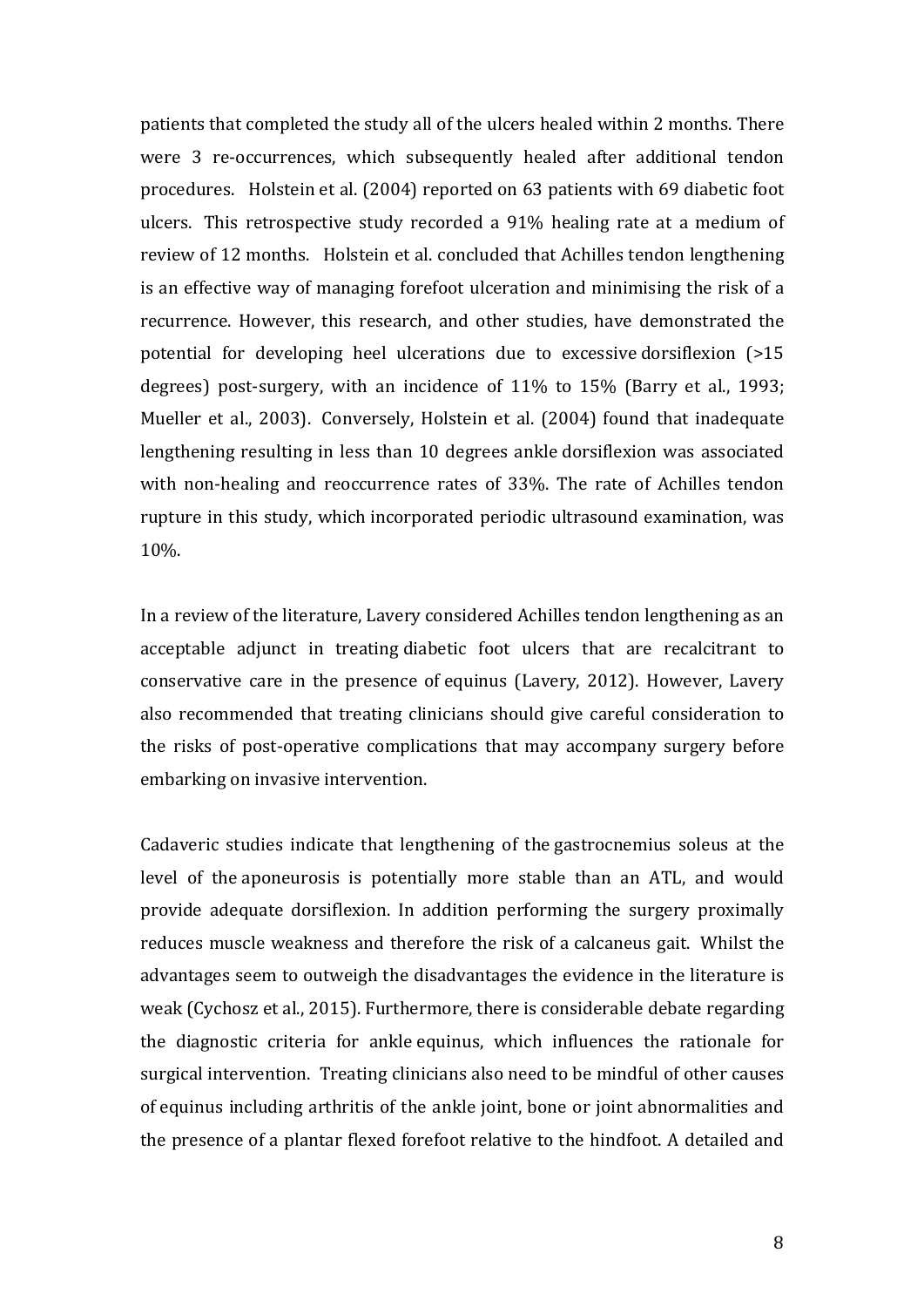thorough clinical examination supported by appropriate investigations should rule out these potential complicating factors.

## **Conclusion**

There is a moderate level of evidence to support addressing ankle joint equinus as an elective procedure in patients with diabetes who have forefoot ulceration that is non-responsive to conservative care. ATL is surgically convenient, it is not time consuming to perform, and anatomically the tendon is superficial and in the obese patient access is less challenging. However, it is not considered to be the procedure of choice when treating equinus in other reconstructive foot and ankle pathologies. The capacity for overcorrection leading to weakness of the lower limb, the increased risk of tendon rupture combined with the tendon's marginal blood supply, has caused some clinicians to reconsider the procedure. However, more evidence is needed in the form of prospective randomised trials to substantiate the perceived benefits of addressing ankle equinus and the benefits of intervening at the different anatomical sites.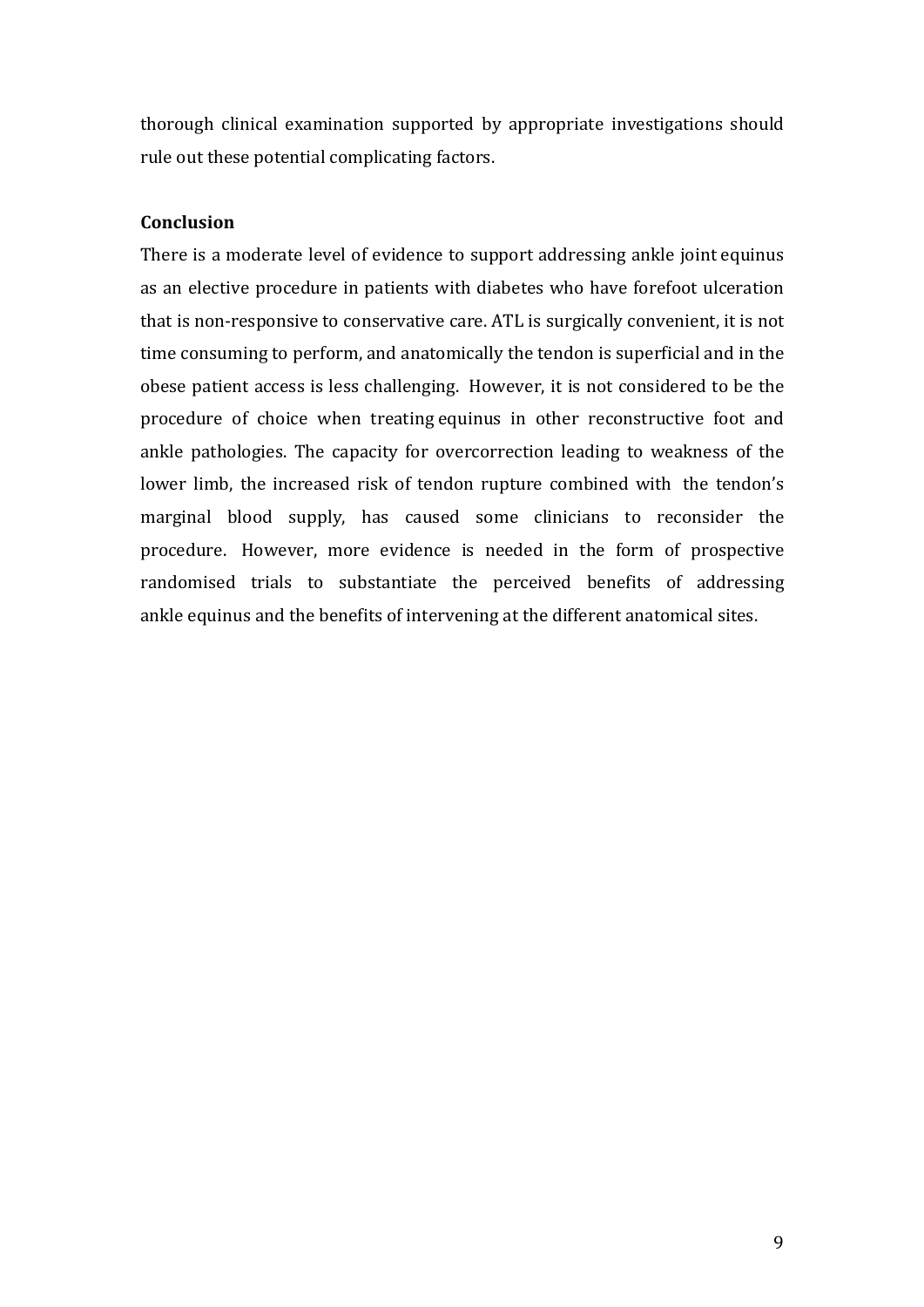### **References**

Abbott C.A., Carrington A.L., Ash H. et al. The North West Diabetes Foot Care Study: Incidence of, and risk factors for, new diabetic foot ulceration in a community based patient cohort. *Diabetic Medicine* 2002; 20: 377-384.

Abouaesha, F., Van Schie, C.H.M., Griffths. G.D. Plantar Tissue Thickness Is Related to Peak Plantar Pressure in the High-Risk Diabetic Foot. Diabetes Care. 2001; 247: 1270-1274.

Ahmed IM, Lagopoulos M, McConnell P, Soames RW, Sefton GK. Blood supply of the Achilles tendon. *J Orthop Res* 1998: 16:591-596.

Armstrong D.G., Nguyen H.C., Lavery L.A., van Schie C.H., Boulton A.J., Harkless L.B. Off-loading the diabetic foot wound: a randomized clinical trial. *Diabetes* Care. 2001; 24: 1019-22.

Atkinson, T. S., Atkinson, P. J., Mendenhall, H. V., Haut, R. C. Patellar tendon and infrapatellar fat pad healing after harvest of an ACL graft. *Journal of Surgical Research*. 1998; *79*(1), 25-30.

Banks, A.S. Downey, M.S. Martin, D.E. Miller, S. McClamry's Comprehensive Textbook of Foot an Ankle Surgery Vol 1,  $3^{rd}$  ed. Lippincott Williams & Wilkins, 2001; Chapter 24 Ankle equinus 751-753

Barry D.C., Sabacinski K.A., Habershaw G.M., Giurini J.M., Chrzan J.S. Tendo Achillis procedures for chronic ulcerations in diabetic patients with transmetatarsal amputations. *Journal of the American Podiatric Medical Association.* 1993; 83: 96–100.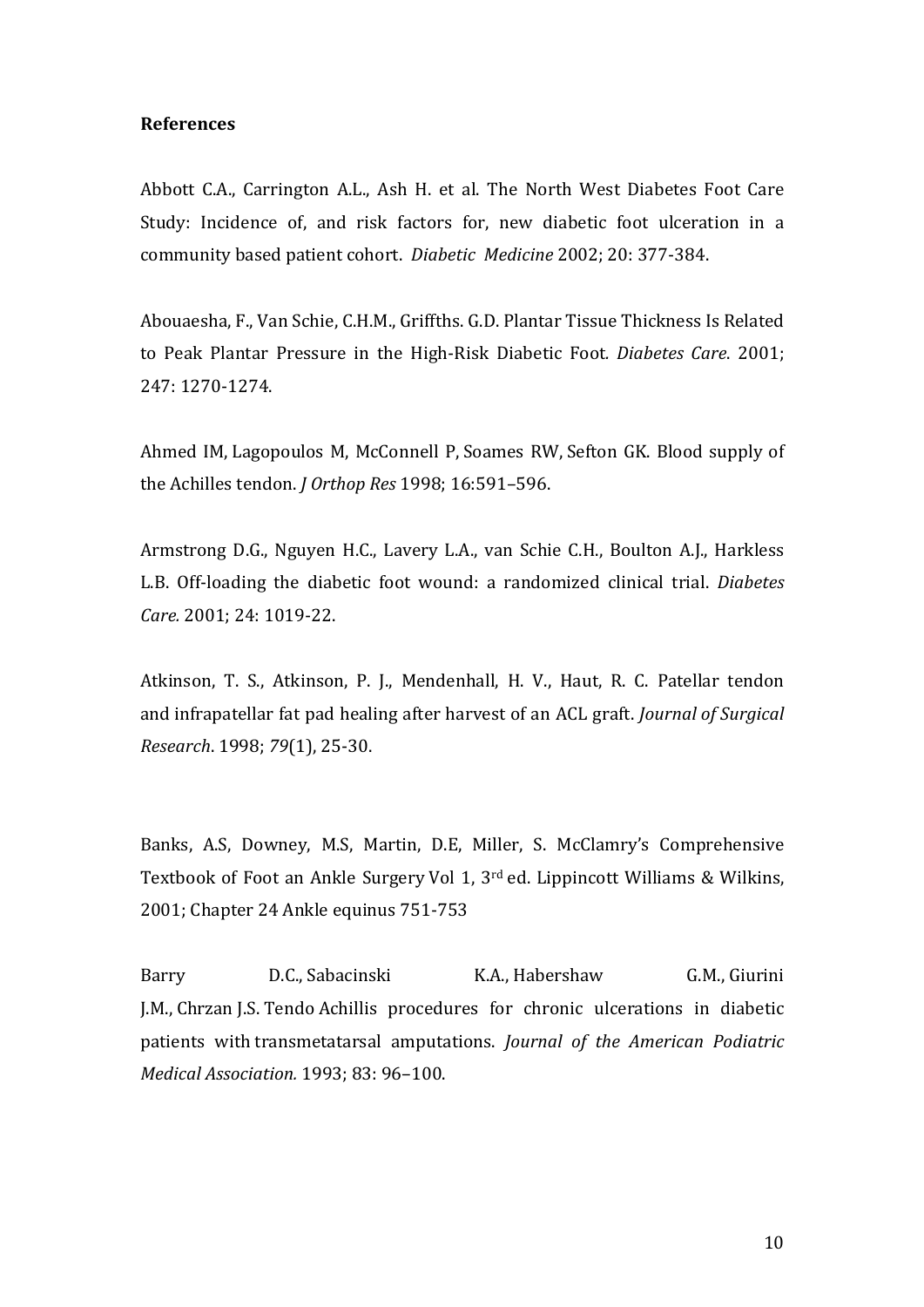Barske, H.L., DiGiovanni, B.F., Douglass, M., Nawoczenski, D.A. (2012) Current Concepts Review: Isolated Gastrocnemius Contracture and Gastrocnemius Recession. *Foot & Ankle International*, 33(10), 915-921.

Benjamin M, Theobald P, Suzuki D, Toumi H. The Anatomy of the Achilles tendon. In: Maffulli N, Almekinders L, editors. The Achilles Tendon. London: Springer-Verlag; 2007. pp. 5-16.

Bennett, M.B., Ker, R.F., Imery, N.J., Alexander, R. Mechanical properties of various mammalian tendons. *Journal of Zoology*. 1986; 209(4), 537-548.

Beynnon B.D., Proffer D., Drez Jr D.J., Stankewich C.J., Johnson R.J. Biomechanical assessment of the healing response of the rabbit patellar tendon after removal of its central third. *American Journal of Sports Medicine* 1995: 23, 452-457.

de Boer M.D., Maganaris C.N., Seynnes O.R., Rennie M.J., Narici M.V. Time course of muscular, neural and tendinous adaptations to 23 day unilateral lower-limb suspension in young men. *J Physiol (Lond)* 2007; 583, 1079-1091.

Bowling. F.L., Reeves, N.D., Boulton, A.J. Gait-Related Strategies for the Prevention of Plantar Ulcer Development in the High Risk Foot. *Current Diabetes Reviews*. 2011; 7: 159-163.

Boulton A.J. Betts, R.P. Abnormalities of foot pressure in early diabetic neuropathy. *Diabetic Medicine* 4:225,1987.

Burks R.T., Haut R.C., Lancaster R.L. Biomechanical and histological observations of the dog patellar tendon after removal of its central one-third. *American Journal of Sports Medicine.* 1990; 18, 146–153.

Butler D.L., Grood E.S., Noyes F.R., Zernicke R.F. Biomechanics of ligaments and tendons. *Exercise and Sport Science Review.* 1978; 6, 125-181.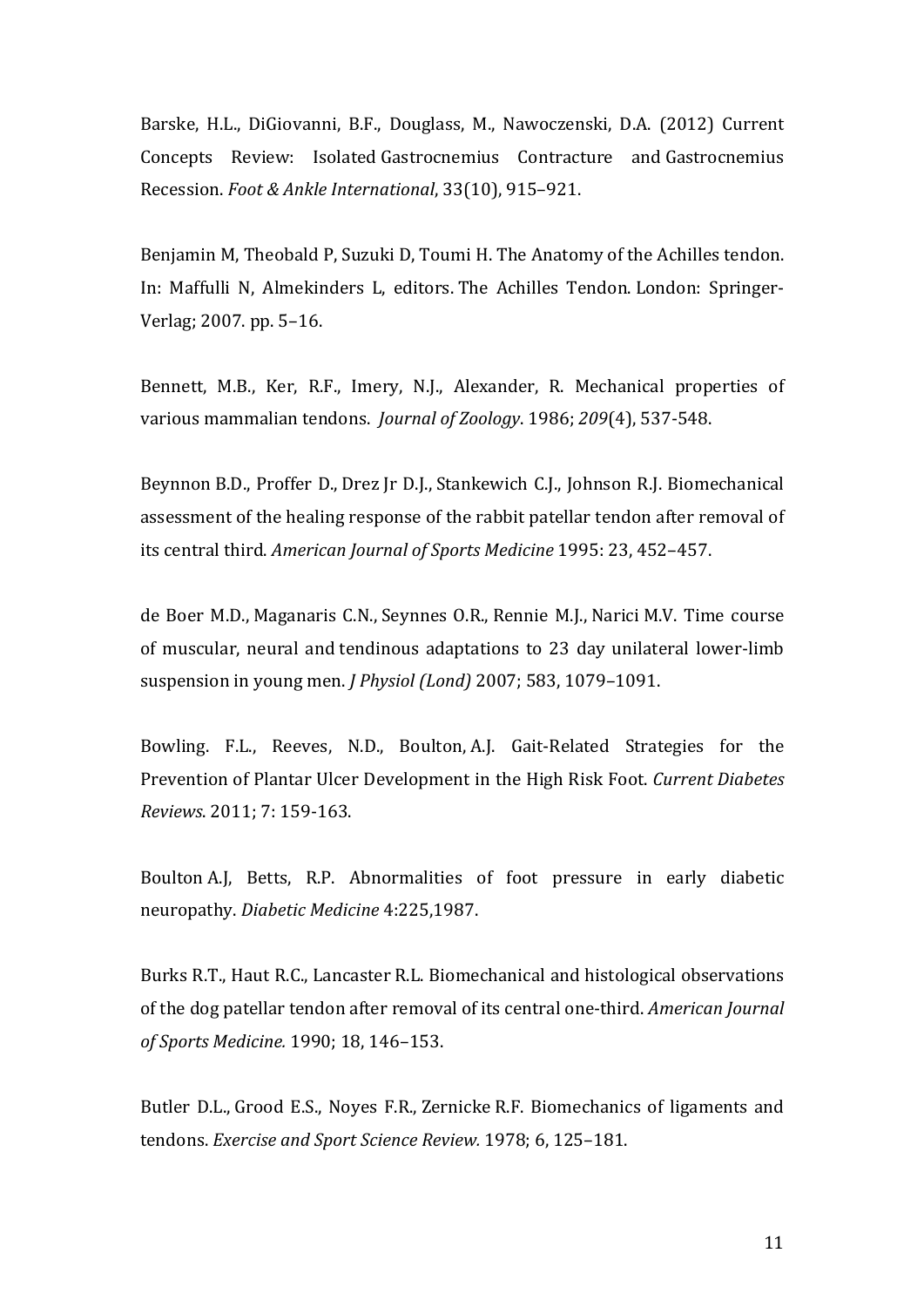Cavanagh, P., Attinger, C., Abbas, Z.L., Bal, A., Roja, S.N., Xu, Z.R. Cost of treating diabetic foot ulcers in 5 different countries. *Diabetes Metabolism Research and Reviews. 2012; 28*, 107-111.

Cheung, J.T., Zhang, M., An, K. Effect of Achilles tendon loading on plantar fascia tension in the standing foot. *Clinical Biomechanics*. 2006; 21, 194–203.

Chimera, N.J., Castro, M., Davis, J., Manal, K. The effect of isolated gastrocnemius contracture and gastrocnemius recession on lower extremity kinematics and kinetics during stance. *Clinical Biomechanics.* 27 2012 917–923.

Costa, M. L., Logan, K., Heylings, D., Donell, S. T., Tucker, K. The effect of Achilles tendon lengthening on ankle dorsiflexion: a cadaver study. Foot & Ankle *International*. 2006; *27*(6), 414-417.

Curl W.W., Martin D.F. Initial management of acute injuries. In Renström PAFH (ed.) *Sports Injuries: Basic Principles of Prevention and Care.* Oxford: Blackwell, 1993; 437-448.

Cychosz C, Phisitkul P, Belatti D, Glazebrook MA, DiGiovanni CW, Gastrocnemius Recession for Foot and Ankle Conditions in Adults: Evidence-Based Recommendations Foot Ankle Surg. 2015; 21:77-85.

DiDomenico, L. A, Adams, H. B, Garchar, D. Endoscopic gastrocnemius recession for the treatment of gastrocnemius equinus. *J Am Podiatr Med Assoc.* 2005; *95(4)*:410–413, 

DiGiovanni, C.W., Kuo, R., Tejwani, N., Price, R., Hansen, S.T., Cziernecki, J., Sangeorzan, B. J. Isolated gastrocnemius tightness. *The Journal of Bone & Joint Surgery*. 2002; *84*(6), 962-970.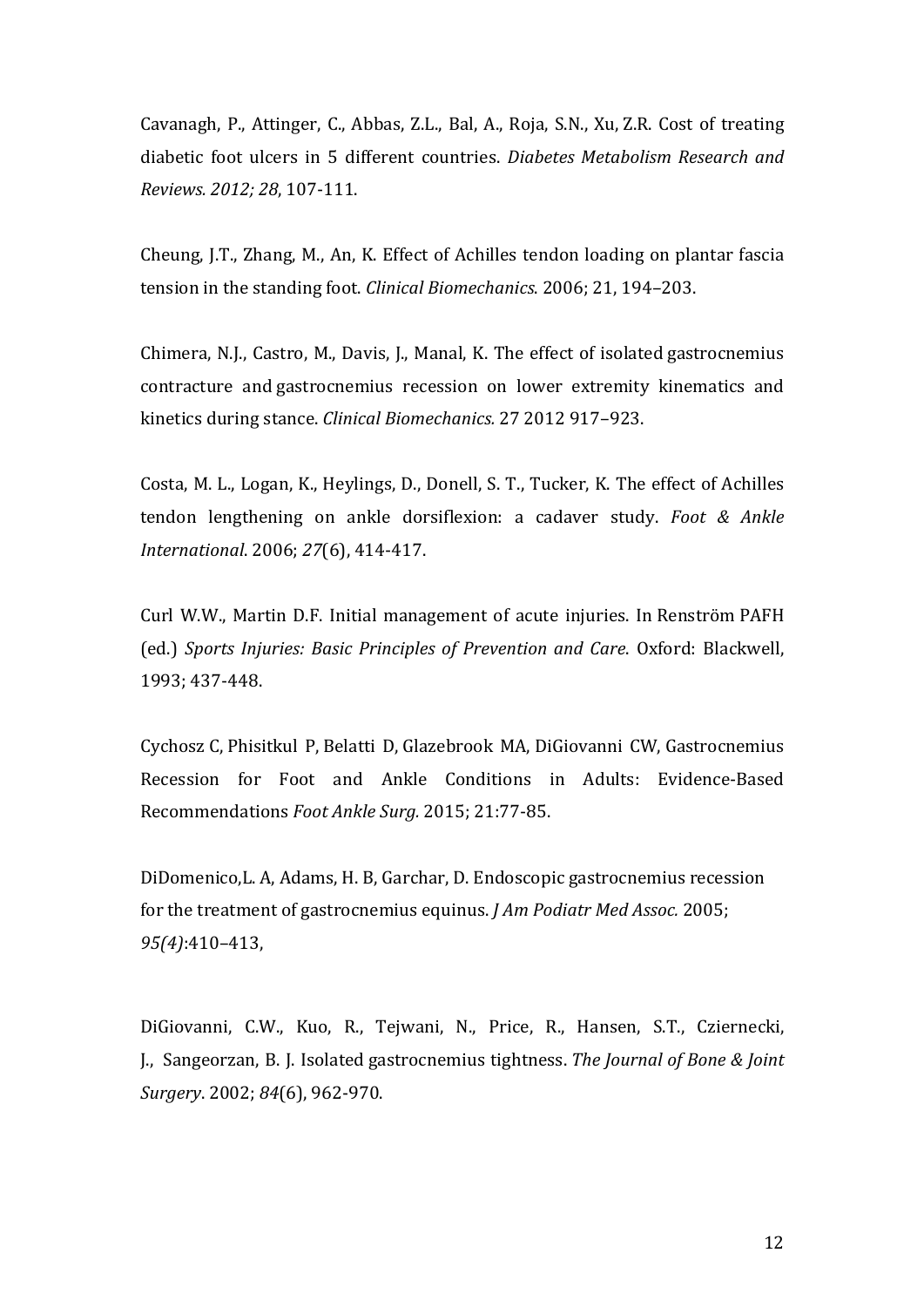Firth G.B., McMullan, M., Chin, T., Selber, P., Eizenberg, N., Wolfe, R., Kerr Graham, H. Lengthening of the Gastrocnemius-Soleus Complex An Anatomical and Biomechanical Study in Human Cadavers. The Journal of Bone & Joint Surgery, 2013; Aug 21; 95 (16): 1489 -1496.

Frykbery R.G., Bowen J., Hall J., Tallis A., Tierney E., Freeman D. Prevalence of equinus in diabetic versus nondiabetic patients. *Journal of the American Podiatric Medical* March/April 2012 Vol 102, N2 84-88.

Grady J.F., Kelly C. Endoscopic gastrocnemius recession for treating equinus in pediatric patients. *Clin Orthop Related Res*. 2010; 468: 1033-8.

Hill, R.S. Ankle equinus. Prevalence and linkage to common foot pathology. *Journal of the American Podiatric Medical Association.* 1995; 85(6), 295-300.

Hoke M, An operation for the correction of extremely relaxed flat feet I bone Joint Surgery 1931:13:773-783

Holstein, P., Lohmann, M., Bitsch, M., Jørgensen, B. Achilles tendon lengthening, the panacea for plantar forefoot ulceration? *Diabetes/metabolism research and reviews*. 2004; *20*(S1), S37-S40.

Houglum, P.A. Soft tissue healing and its impact on rehabilitation. *Journal of Sports Rehabilitation.* 1992; 1: 19-39.

Kamps B.S., Linder L.H., De Camp C.E., Haut R.C. The influence of immobilization versus exercise on scar formation in the rabbit patellar tendon after excision of the central third. *American Journal Sports Medicine.* 1994; 22, 803-811.

Katz IA, Harlan A, Miranda-Palma B, Prieto-Sanchez L, Armstrong DG, Bowker JH, Mizel MS, Boulton A. A randomized trial of two irremovable off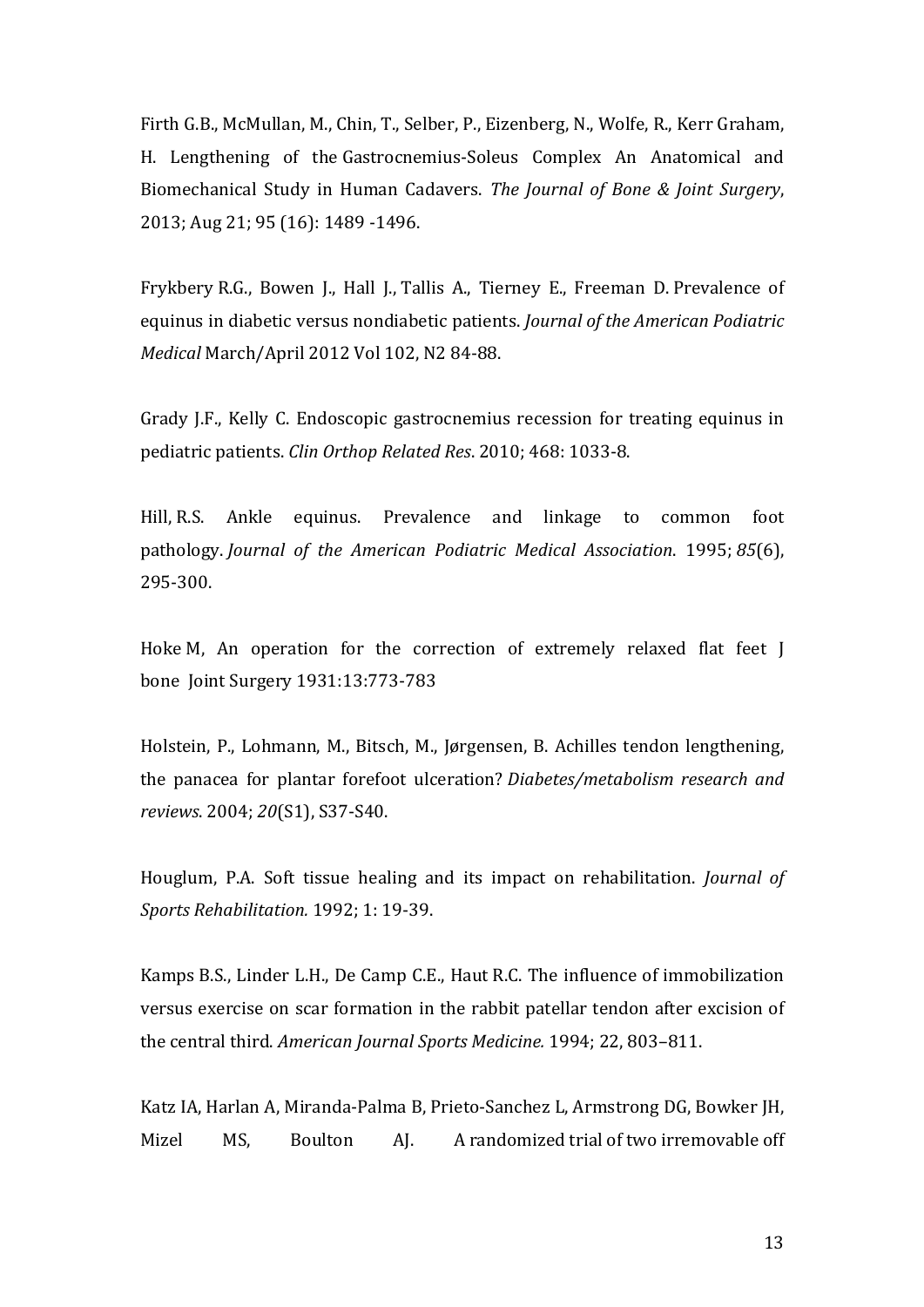loading devices in the management of plantar neuropathic diabetic foot ulcers. *Diabetes Care*. 2005; 28:555-9.

Kellett, J. Acute soft tissue injuries--a review of the literature. Medicine and *science in sports and exercise*. 1986; *18*:489-500.

Laborde, J.M. Neuropathic Plantar Forefoot Ulcers Treated with Tendon Lengthenings. *Foot & Ankle International.* 2008; 29(4), 378-384.

Lagergren C, Lindholm A. Vascular distribution in the Achilles tendon: an angiographic and microangiographic study. *Acta Chir Scand* 1959; 116:491–495.

Langberg H, Bulow J, Kjaer M. Blood flow in the peritendinous space of the human Achilles tendon during exercise. Acta Physiol Scand 1998; 163: 149–153.

Lavery, L. A. Effectiveness and safety of elective surgical procedures to improve wound healing and reduce re-ulceration in diabetic patients with foot ulcers. *Diabetes/Metabolism Research and Reviews*. 2012; 28 60–63. 

Lavery L.A., Armstrong D.G., Boulton A.J. Ankle equinus deformity and its relationship to high plantar pressure in a large population with diabetes mellitus. *Journal of the American Podiatric Medical Association.* 2002; 92: 479 -482.

Lavery LA, Armstrong DG, Boulton AJ; Diabetes Research Group: Ankle equinus deformity and its relationship to high plantar pressure in a large population with diabetes mellitus JAPMA 92:479,2002.

Leadbetter, W.B. Cell-matrix response in tendon injury. *Clinics in sports medicine*. 1992; *11*(3), 533-578.

Maganaris C.N., Paul J.P. In vivo human tendon mechanical properties. *J Physiol (Lond)* 1999; 521, 307–313.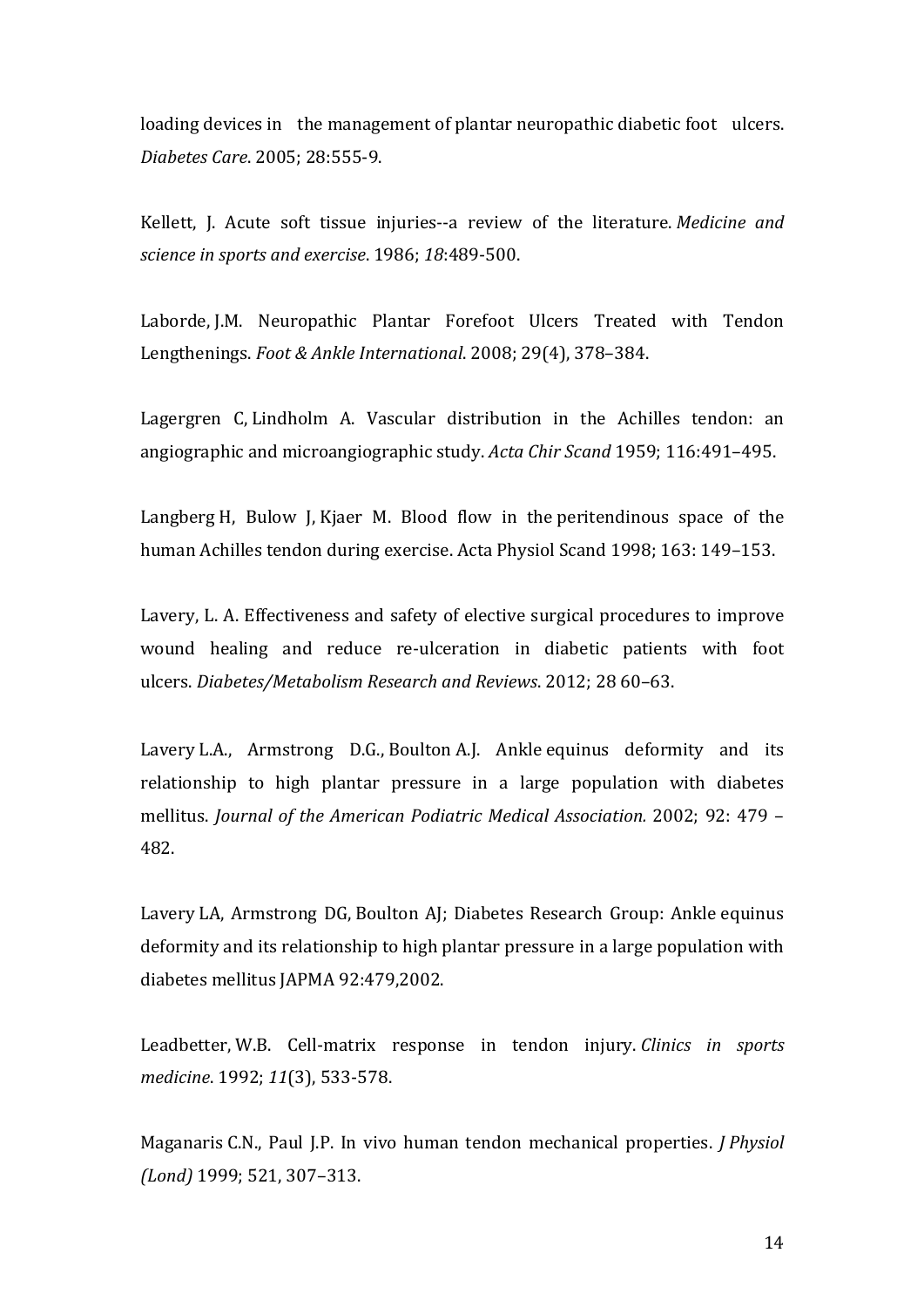Maganaris, C. N., Reeves, N. D., Rittweger, J., Sargeant, A. J., Jones, D. A., Gerrits, K., De Haan, A. Adaptive response of human tendon to paralysis. *Muscle & nerve*. 2006; *33*(1), 85-92.

Mueller M.J., Sinacore D.R., Hastings M.K., Strube M.J., Johnson J.E. Effect of Achilles tendon lengthening on neuropathic plantar ulcers. The *Journal of Bone & Joint Surgery.* 2003; 85-A: 1436-1445.

Murray. H.J., Young, M.J., Hollis. S., Boulton. A.J.M. The Association Between Callus Formation, High Pressures and Neuropathy in Diabetic Foot Ulceration. *Diabetic Medicine*. 1996; 13: 979-982.

O'Brien M., The Anatomy of the Achilles tendon. *Foot and Ankle.* 2005; 10: 225-238.

Patel, A., DiGiovanni, B. Association between plantar fasciitis and isolated contracture of the gastrocnemius. *Foot & ankle international*. 2011; *32*(1), 5-8.

Reddy, G.K. Cross-linking in collagen by nonenzymatic glycation increases the matrix stiffness in rabbit achilles tendon. *Experimental Diabetes Research*, 2004 *5*(2), 143-153.

Reddy, G.K. Glucose-mediated in vitro glycation modulates biomechanical integrity of the soft tissues but not hard tissues. *J Orthopedic Res.* 2006; 21, 738– 743.

Reddy, G.K., Stehno-Bittel, L., Enwemeka, C.S. Glycation-induced matrix stability in the rabbit achilles tendon. *Archives of biochemistry and biophysics*. 2002; 399: 2, 174-180.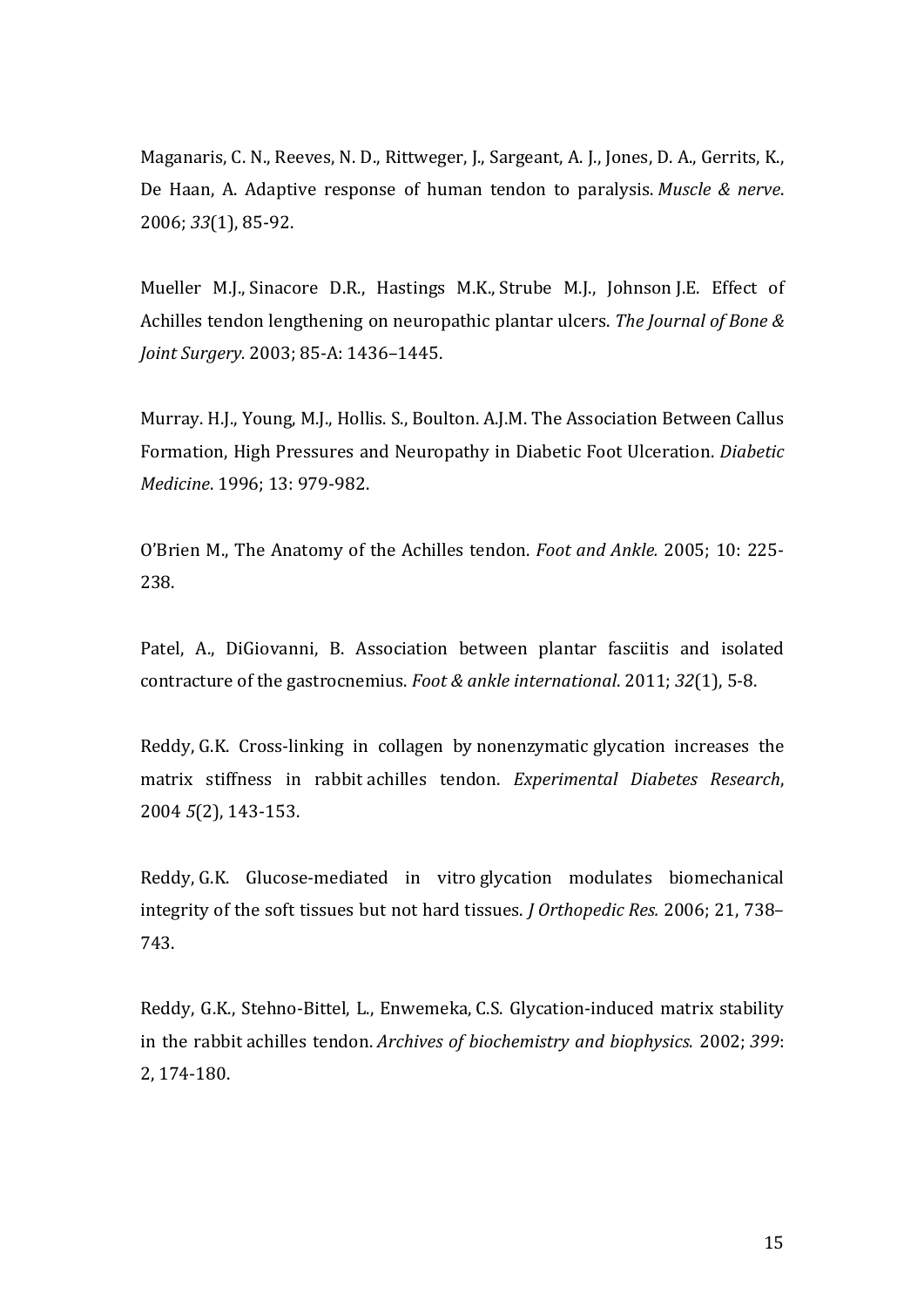Reeves N.D., Maganaris C.N., Ferretti, G., Narici, M.V. Influence of 90-day simulated microgravity on human tendon mechanical properties and the effect of resistive counter measures. *Journal Applied Physiology.* 2005; 98, 2278–2286.

Reeves N.D., Maganaris C.N., Narici M.V. Effect of strength training on human patella tendon mechanical properties of older individuals. *J Physiol (Lond).* 2003; 548, 971–981.

Reeves, N.D. Adaptation of the tendon to mechanical usage. *Journal of musculoskeletal and neuronal interactions*. 2006; *6*(2), 174.

Root, M L., Orien, W, and Weed I.H. Normal and abnormal function of the foot. *Clinical Biomechanics, 1977*.

Roukis, T. S, & Schweinberger, M.H. Complications Associated with Uni-portal Endoscopic Gastrocnemius Recession in a Diabetic Patient Population: An Observational Case Series. The Journal of Foot & Ankle Surgery, 49, 2010; 68–70.

Salsich, G.B., Mueller, M.J., Sahrmann, S.A. Passive ankle stiffness in subjects with diabetes and peripheral neuropathy versus an age-matched comparison group. *Physical Therapy*. 2000; *80:* 4, 352-362.

Selby-Silverstein, L., Farrett Jr, W.D., Maurer, B.T., & Hillstrom, H.J. Gait analysis and bivalved serial casting of an athlete with shortened gastrocnemius muscles: a single case design. *Journal of Orthopaedic & Sports Physical Therapy*. 1997; 25(4), 282-288.

Subotnick, S.I. Equinus deformity as it affects the forefoot. *Journal of the American Podiatric Medical Association*. 1971; 61, 423–427.

Tohyama, H., Yasuda, K., Kitamura, Y., Yamamoto, E., Hayashi, K. The changes in mechanical properties of regenerated and residual tissues in the patellar tendon after removal of its central portion. *Clinical Biomechanics*. 2003; 18(8), 765-772.